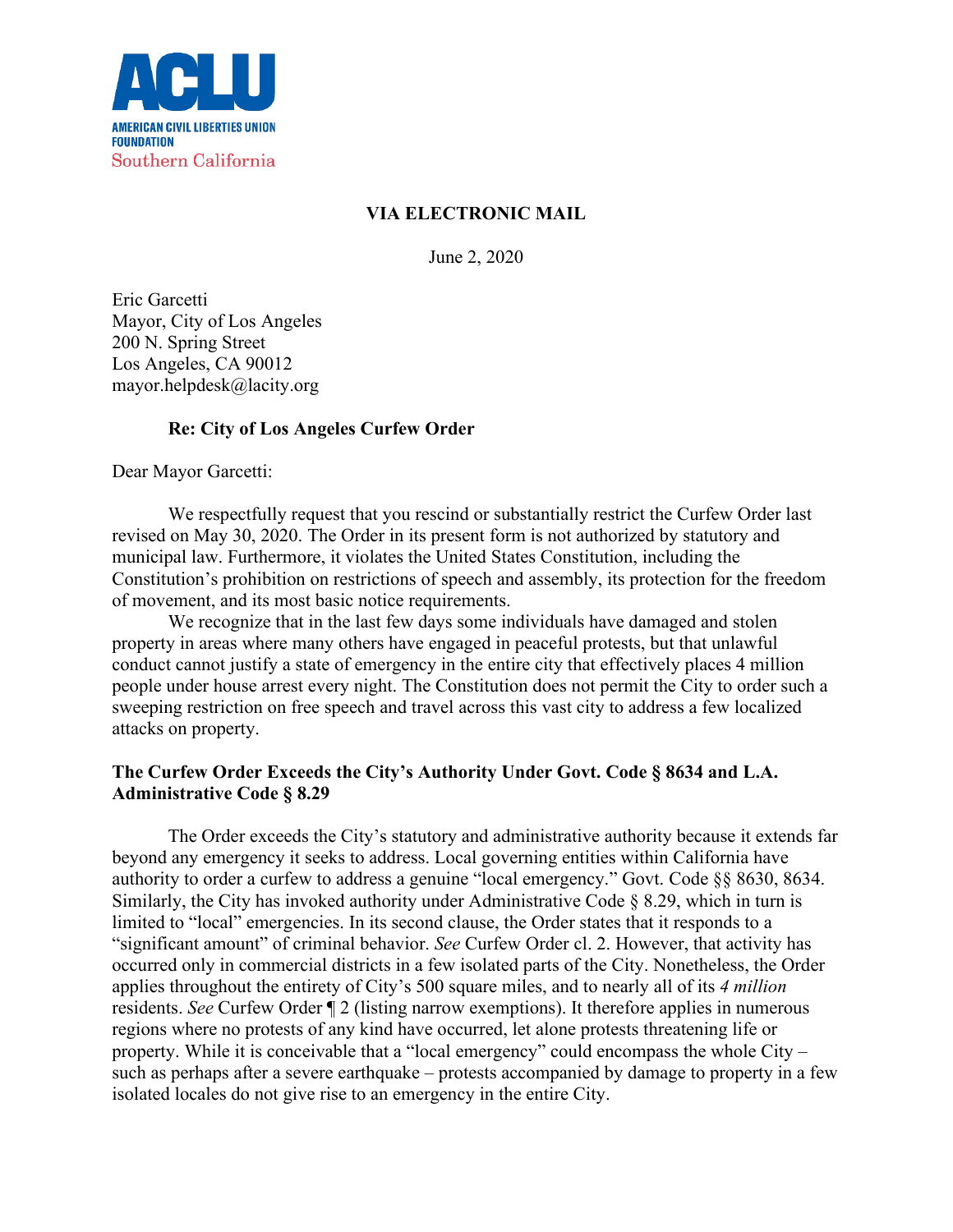#### **The Curfew Order Violates the First Amendment**

The Order also violates the First Amendment. The "principal function of free speech under our system of government is to invite dispute. It may indeed best serve its high purpose when it induces a condition of unrest, creates dissatisfaction with conditions as they are, or even stirs people to anger." *Texas v. Johnson*, 491 U.S. 397, 408–09 (1989) (citation and quotation marks omitted). The Order dramatically restricts free speech by entirely suppressing all demonstrations occurring after 8pm.

A community's right to protest day or night may not be infringed merely because some people have acted unlawfully in certain areas of the City. Moreover, even as to those areas, the First Amendment generally requires the state to punish those few who break the law rather than preventively suppressing everyone's protected speech because of what a few people may do afterwards. "The generally accepted way of dealing with unlawful conduct that may be intertwined with First Amendment activity is to punish it after it occurs, rather than to prevent the First Amendment activity from occurring in order to obviate the possible unlawful conduct…. The law is clear that First Amendment activity may not be banned simply because prior similar activity led to or involved instances of violence…. Banning or postponing legitimate expressive activity because other First Amendment activity regarding the same subject has resulted in violence deprives citizens of their right to demonstrate in a timely and effective fashion." *Collins v. Jordan*, 110 F.3d 1363, 1371–72 (9th Cir. 1996). Because an unlawful assembly can be declared only for "assemblies which are violent or which pose a clear and present danger of imminent violence," *In re Brown*, 9 Cal. 3d 612, 623 (1973), so too curfews are authorized, if at all, only when the state has no other means to prevent actual or imminent mass violence.

Perhaps the City believes the Order lawful because it preserves alternative means of protest during daylight hours. However, particularly during weekdays, the ability to protest during daylight hours cannot constitute an adequate substitute for the right to protest after work. Moreover, to satisfy First Amendment requirements a curfew must *both* be narrowly tailored *and* allow for ample alternative channels of communication. A "restriction that meets the ample alternative requirement can fail the narrow tailoring requirement." *iMatter Utah v. Njord*, 774 F.3d 1258, 1267–68 (10th Cir. 2014) (citing *United States v. Grace,* 461 U.S. 171 (1983)). The Order fails the narrow tailoring test not only because of its extraordinary geographic scope, but also because the lock-down it orders restricts more speech than necessary to achieve its aim. The City may enforce "other laws at its disposal that would allow it to achieve its stated interests" by enforcing the criminal laws prohibiting damage to property and, if necessary as a last resort in narrowly defined circumstances, unlawful assembly. *Comite de Jornaleros de Redondo Beach v. City of Redondo Beach*, 657 F.3d 936, 949 (9th Cir. 2011). Absent actual or imminent mass violence, "[o]bvious, less burdensome means for achieving the [City's] aims are readily and currently available by employing traditional legal methods." *Foti v. City of Menlo Park*, 146 F.3d 629, 642–43 (9th Cir. 1998). Because "there are a number of feasible, readily identifiable, and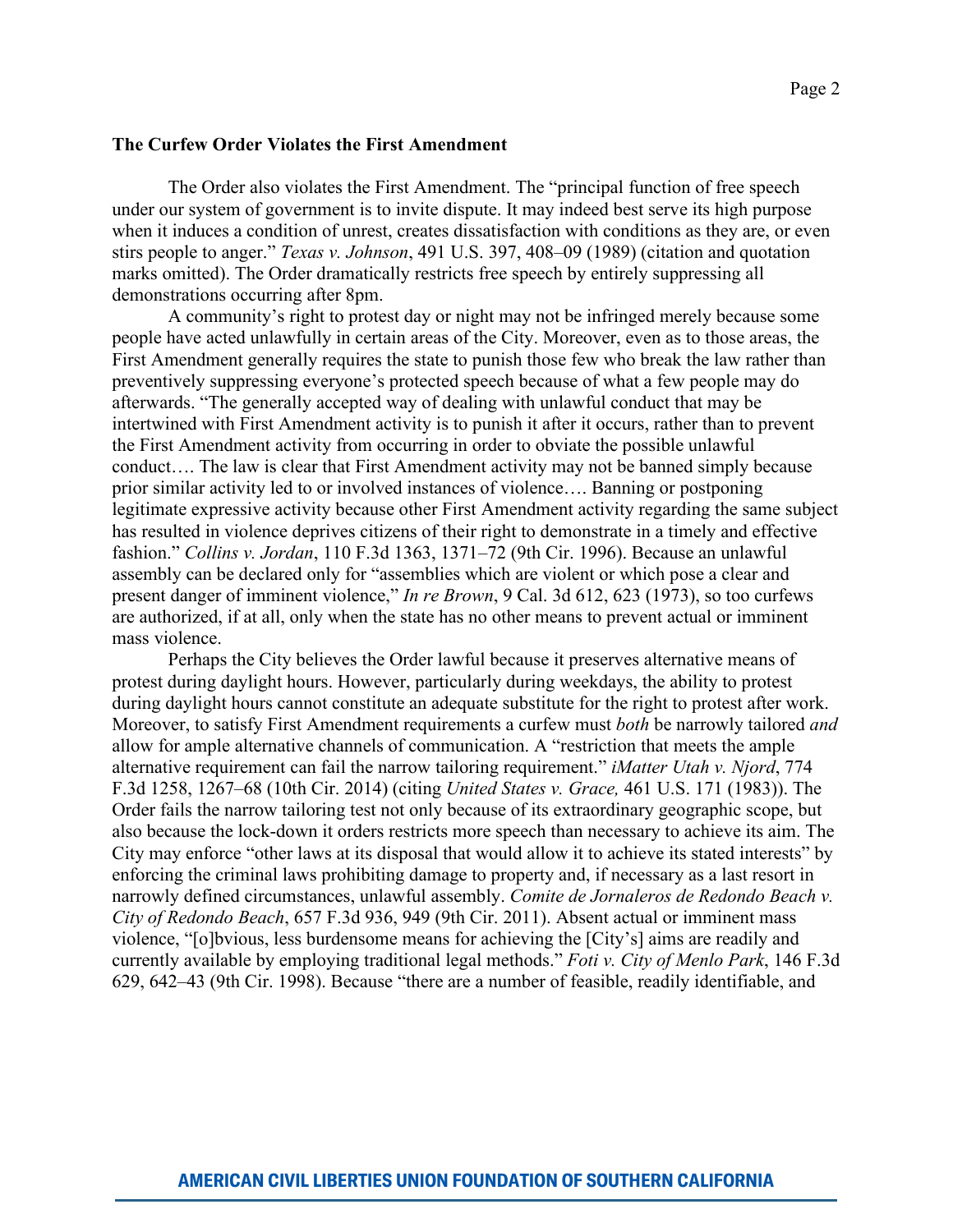less-restrictive means of addressing" the City's interests, the Order "is not narrowly tailored" to serve those interests. *Comite de Jornaleros*, 657 F.3d at 950.<sup>[1](#page-2-0)</sup>

### **The Curfew Order Violates the Freedom of Movement**

The Order also violates the Constitution's protection for the freedom of movement. "Citizens have a fundamental right of free movement, 'historically part of the amenities of life as we have known them.'" *Nunez by Nunez v. City of San Diego*, 114 F.3d 935, 944 (9th Cir. 1997) (citations omitted). "In all the [s]tates from the beginning down to the adoption of the Articles of Confederation the citizens thereof possessed the fundamental right, inherent in citizens of all free governments, peacefully to dwell within the limits of their respective [s]tates, to move at will from place to place therein, and to have free ingress thereto and egress therefrom...." *United States v. Wheeler*, 254 U.S. 281, 293 (1920). While the state may impose restrictions on this right, any restrictions must both serve a compelling state interest and be narrowly tailored to accomplish that objective. *Nunez*, 114 F.3d at 946 (applying strict scrutiny to curfew order even though it only applied to minors).

The Order's restrictions on movement are not narrowly tailored. Apart from the geographic breadth noted above, the Order applies to all kinds of movement, including many that obviously could not be mistaken for unlawful property damage. To give but a few examples, the Order bans people from walking with their children or dogs, jogging or riding bicycles for exercise, going to the grocery store, traveling for family caregiving obligations, and various other forms of entirely innocuous movement. Indeed, given that the Order's only generally applicable travel exemptions permit travel to work and for "emergency medical care," in practice the Order essentially places nearly everyone in the City under house arrest for nine and a half hours each night. The Constitution does not permit such a draconian deprivation of liberty under these circumstances. *Cf. Nunez*, 114 F.3d at 948 (striking down curfew order because "it does not provide exceptions for many legitimate activities.").

#### **The Curfew Order Contains Insufficient Notice**

Finally, even if narrowed to deal with the various problems described above, the Order would remain unconstitutional because it provides for insufficient notice, as it contains no provision requiring authorities to notify individuals prior to enforcing the Order.

Both the Fifth and Fourteenth Amendments prohibit deprivations of liberty without "due process." The most essential element of due process is, of course, notice. Due process requires that notice "be of such nature as reasonably to convey the required information." *Mullane v. Central Hanover Bank & Trust Co.,* 339 U.S. 306, 314 (1950).

Given the breadth of the Order's prohibition, due process requires that officers seeking to enforce it provide notice to the general population of their intent to do so. The few cases

<span id="page-2-0"></span><sup>&</sup>lt;sup>1</sup> *In re Juan C.*, 28 Cal. App. 4th 1093 (1994), does not support the Order. Among other differences, in that case the respondent did "not dispute that a state of emergency existed when the curfew went into effect." *Id.* at 1098. The court's holding was thus premised on the existence of a "bona fide emergency" presenting a serious threat of "imminent destruction of life and property." *Id.* at 1100–01. As explained above, no such emergency exists here, and certainly not throughout the entirety of the City.